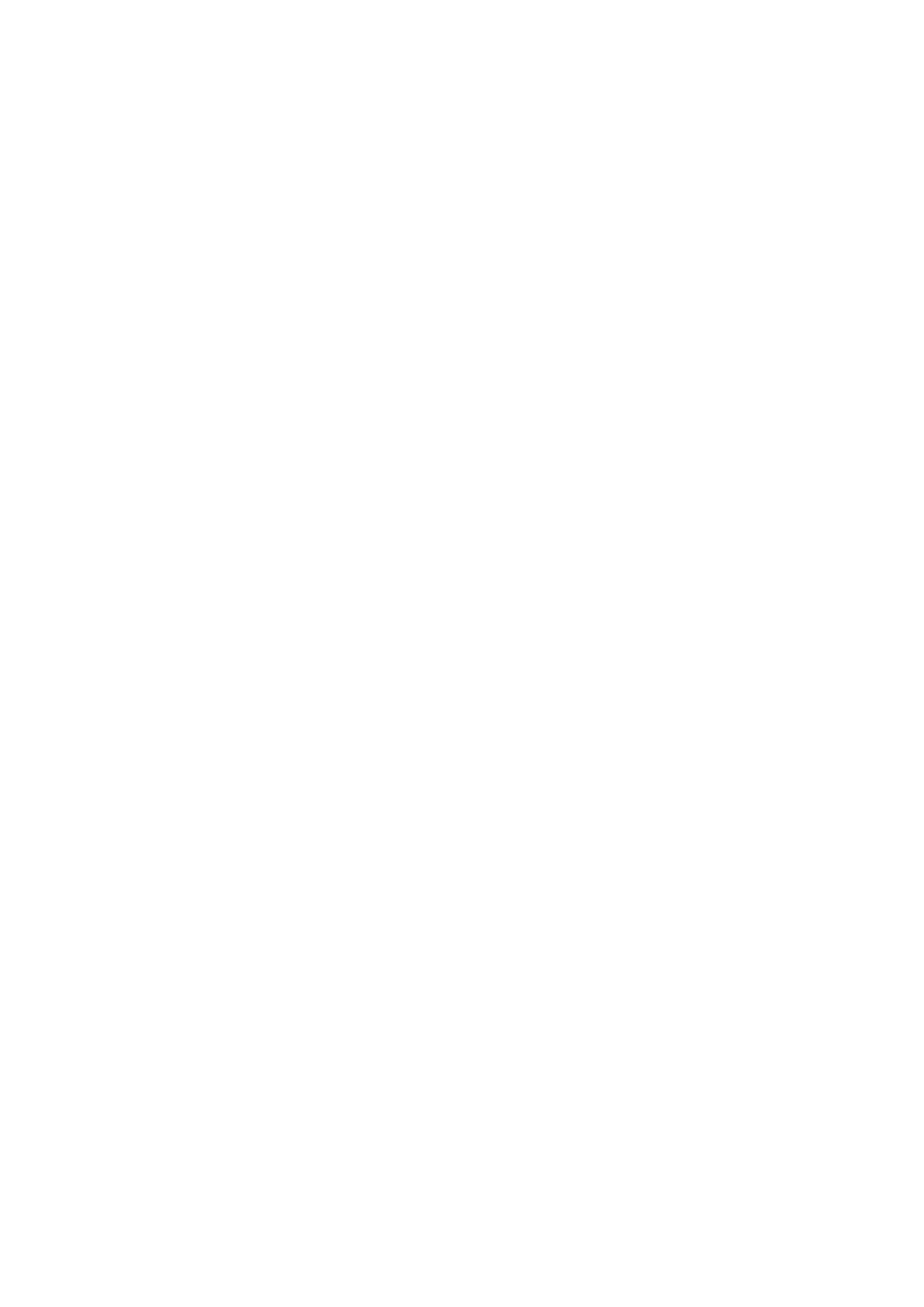#### **TITLE MEDIANE THEMATIC ENCOUNTERS**

#### **JOURNALISM PRACTICE & DIVERSITY INCLUSIVENESS**

| DATES &<br><b>LOCATION</b>                   | <b>GREECE</b> - Thessaloniki - $04. -06.10.13$                                                                                                                                                                                                                                                                                                                                                                            |  |  |  |
|----------------------------------------------|---------------------------------------------------------------------------------------------------------------------------------------------------------------------------------------------------------------------------------------------------------------------------------------------------------------------------------------------------------------------------------------------------------------------------|--|--|--|
| <b>REGISTRATION</b>                          | <b>Deadline for pre-registration</b>                                                                                                                                                                                                                                                                                                                                                                                      |  |  |  |
|                                              | <b>06 September 2013</b> (Final Selection and confirmation 09.09.13)<br><b>GREECE</b>                                                                                                                                                                                                                                                                                                                                     |  |  |  |
| PARTICIPANTS'<br><b>COMMITMENT</b>           | Each participant will be asked to bring one or two examples of journalism practice that<br>he/she developed and he/she considered as being an inclusive approach of diversity in media<br>content design and production.                                                                                                                                                                                                  |  |  |  |
|                                              | Each participant must be aware that the first encounter will encourage on building pairs that<br>will commit in European Exchanges of Media Practices:<br>www.coe.int/t/dq4/cultureheritage/culture/Mediane/exchanges_en.asp                                                                                                                                                                                              |  |  |  |
|                                              | During the last encounter, participants will be asked to present the joint work output they<br>will have produced during their exchanges, to share their main feedbacks on their exchange<br>experiences and to deliver recommendations and guidelines for MEDIANE Index building<br>(www.coe.int/t/dg4/cultureheritage/culture/Mediane/index_en.asp)<br>regarding diversity inclusiveness in the field media production. |  |  |  |
|                                              | To summarise, once participants commit to be part of one of the encounters, they also commit:<br>- to <b>bring examples</b> of journalism practice,<br>- to build a pair and to be part of at least one European Exchange of Media Practice                                                                                                                                                                               |  |  |  |
| <b>CONDITIONS OF</b><br><b>PARTICIPATION</b> | Participants living outside the hosting country will be provided a prepaid ticket by the<br>EU/CoE MEDIANE Joint Initiative (Contact - Ellsworth Camilleri, ellsworth.camilleri@coe.int)                                                                                                                                                                                                                                  |  |  |  |
|                                              | Participants living outside city and needing accommodation will be provided a per diem of<br>130€ per night spent in the city (hotel invoice to be provided) and each participant is asked<br>to organise his/her own accommodation (list of hotels available on request)                                                                                                                                                 |  |  |  |
|                                              | National participants living outside the city will have their travel costs reimbursed (invoice<br>to be provided)                                                                                                                                                                                                                                                                                                         |  |  |  |

Per diem and travel costs will be **reimbursed** via **bank transfer after the encounter**; a minimum of 6 weeks is needed before participants receive their reimbursement.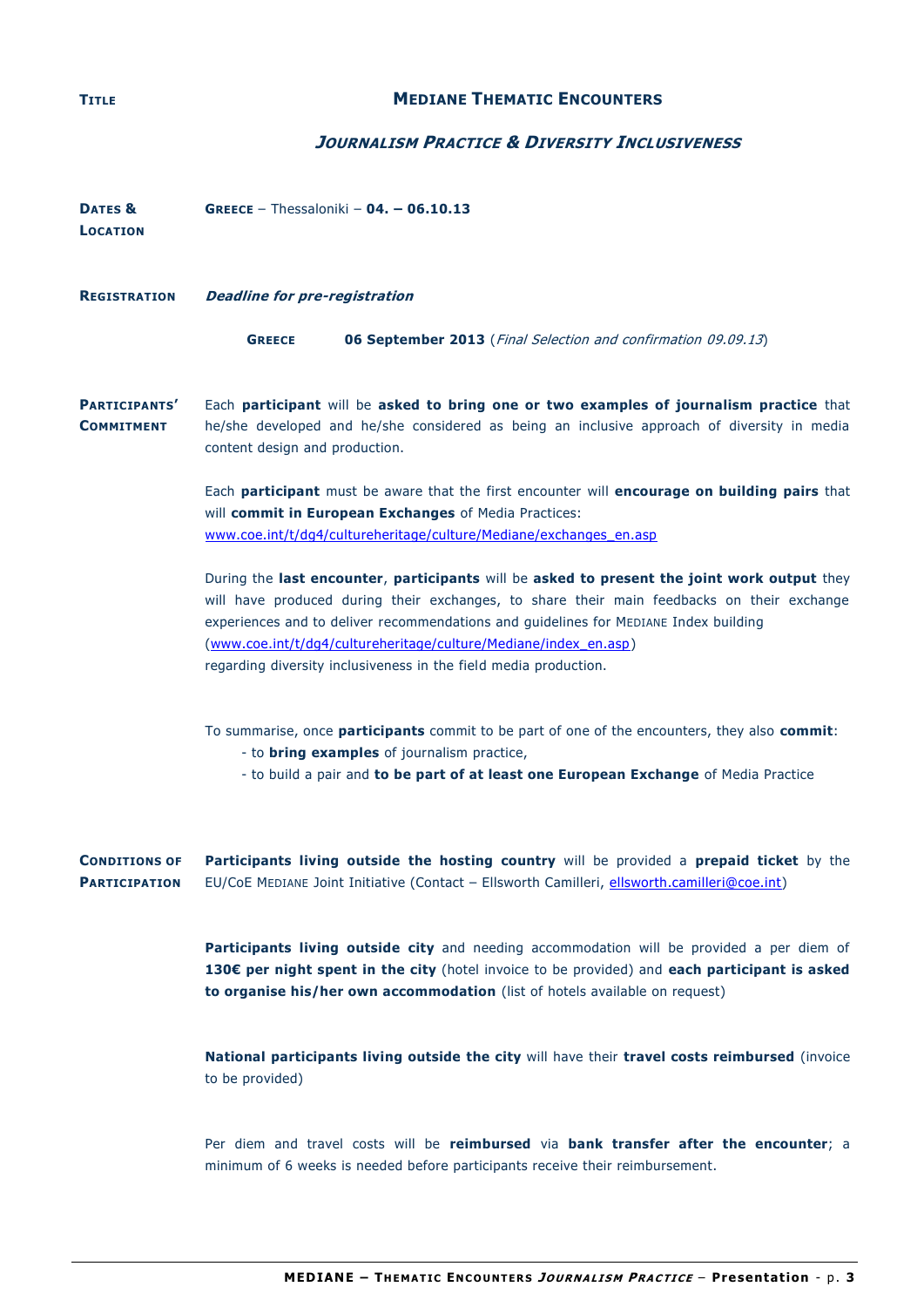#### **BACKGROUND** Today, in Europe, too many people are not very visible, in fact some remain invisible, on screen! Even worse, when these same groups appear in the media, they are confined to very specific roles and consigned to limited topics. Thus, as different groups are barely visible, they are being denied their voice in the democratic debate!

Through the sources they use, the subjects they select and the treatment they choose, the media influences the agenda (what to think about) and the public's perception (how to think) of contemporary debates. This is why the Council of Europe considers truly inclusive information where people can participate as witnesses, players, producers etc. – which is crucial for democratic participation and social cohesion.

This is why the joint European Union (EU)/Council of Europe (CoE) MEDIANE - Media in Europe for Diversity Inclusiveness - programme has chosen to focus on the media's abilities and capacities to include diversities of today's European societies in the production process as well as in the designing of media content, in particular of news that contributes to inform the public opinion.

Building upon various recommendations of the CoE bodies on media pluralism and diversity expression, the achievements of the 2008-2010 antidiscrimination campaign and its joint EU/CoE programme, MARS - Media Against Racism in Sport, MEDIANE aims at considering diversity and non discrimination as ongoing angles of media coverage. Through this approach, MEDIANE wants to encourage truly inclusive modes of media content design and production.

To do so, MEDIANE offers the media and their professionals (journalism students and trainers, journalists, media managers, etc.) the opportunity of committing themselves to sharing professional practices during thematic encounters on journalism training, editorial management or production. Based on this sharing of experiences and practices, MEDIANE wants to support the media and their professionals in their efforts for finding ways to implement truly inclusive modes of media content design and production.

**OBJECTIVE** To improve media diversity inclusiveness through higher standard of journalism practice

**CONTENT** The IFJ/EFJ, in partnership with the MEDIANE joint EU / CoE initiative, will be responsible for organising two thematic meetings focusing on journalism practice in relation to diversity inclusiveness.

> Each thematic meeting will consist of a one-day discussion on the challenges facing journalists on including diversity in their daily media work and exploring ways and practices developed by journalists and their unions to improve this field.

> The second day will consist of a training programme focusing on journalism practices, ethics and the role of journalists, and also their unions, in supporting practices for an inclusion of diversity in media and journalists' daily work. A trainer will be appointed to provide training on new tools, examples of practices (including policies and campaigns carried out by journalists' or media organisations) and their contribution to a greater inclusion of diversity in daily work.

This encounter will focus on diversity and minority groups. It will discuss and identify major (structural) challenges facing journalists to include diversity in the news and enforce media ethics or reporting guidelines. Participants will then identify existing practices or policies within the newsrooms, and their organisations, that contribute to a greater media inclusion of diversity. This will be followed by a one-day training on how to use effective tools, such as collective bargaining, recruitment policy (youth engagement, minority journalists, etc.), setting up of gender/equality & diversity bodies or policies within the union, etc. to improve their capacity of in this area.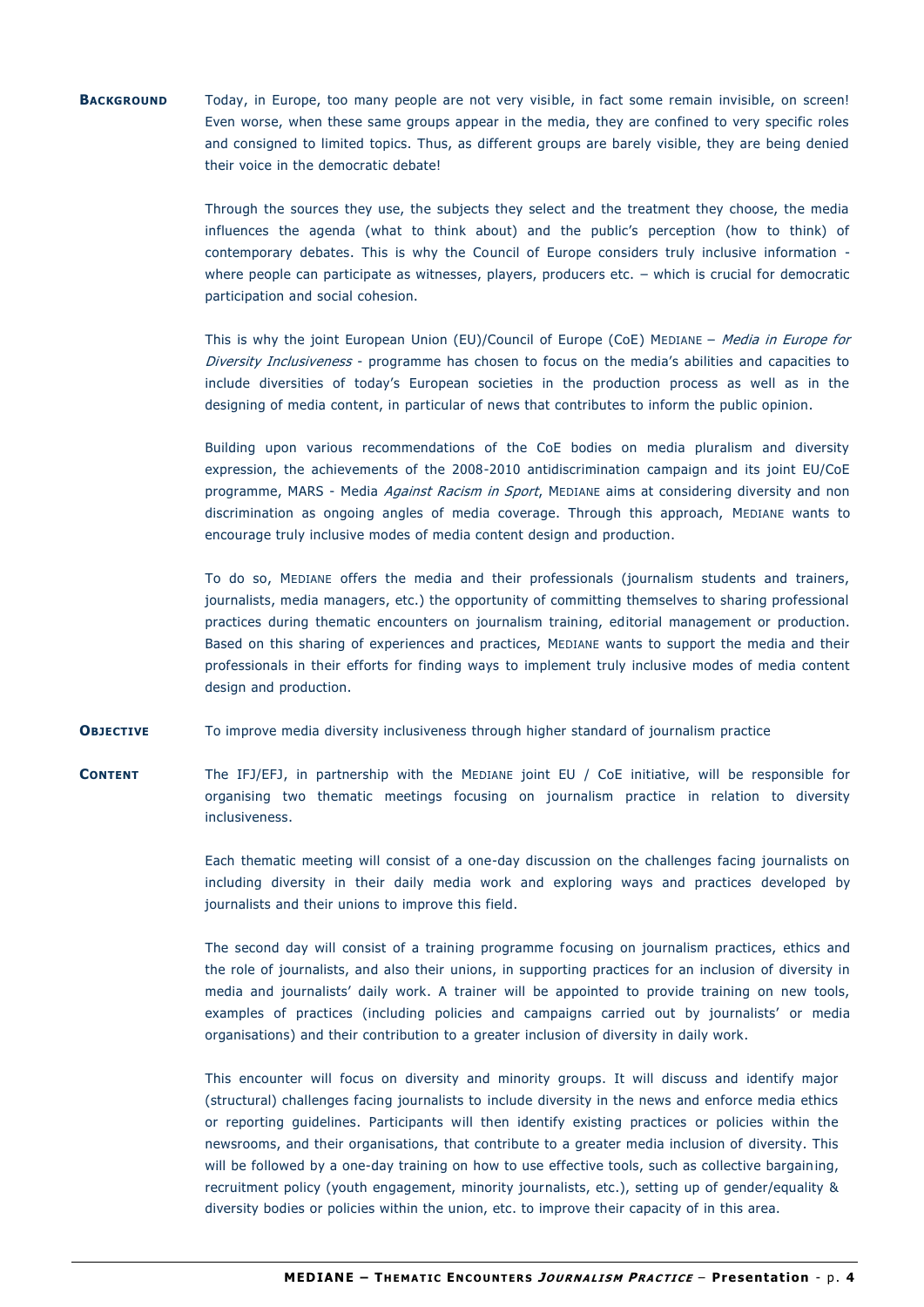The targeted group will mainly consist of working journalists, members or not of a union, representatives of journalists' unions and associations, representatives of media organisations, media and news managers…

An IFJ/EFJ working group consisting of members of the EFJ affiliates will be set up to contrib ute to the organisation of thematic meetings. The working group will compile a list of practices examples to be shared by the network. They will be attending the thematic meetings and contribute to the debates during these meetings. They will be the key persons spreading the results of the project to their national unions, journalists and other contacts.

The IFJ/EFJ will help promoting the media exchanges and the MEDIANE programme as a whole among its network and beyond.

**COE PARTNER IFJ / EFJ** - International / European Federation of Journalists - The International Federation of Journalists (IFJ) is the world's largest organisation of journalists representing over 600.000 journalists around the world. The European Federation of Journalists (EFJ) is a regional organisation of the IFJ representing over 300.000 journalists in over thirty countries. The IFJ/EFJ fights for the professional rights of journalists and high quality journalism through high standard journalistic and ethical practices.

#### **LOCAL ORGANISER**



The Journalists' Union of Macedonia and Thrace Daily Newspapers OF MACEDONIA AND THRACE (ESIEMTH) is a member of the EFJ, representing over 800 professional journalists in Thessaloniki, Greece. The ESIEMTH has been active in

promoting multiculturalism, human rights, media diversity and democratic values through ethical journalism in the Balkans. ESIEMTH recently led a project "Western Balkans Democratic Participation" promoting high standards in journalism.

| <b>PARTICIPANT</b><br><b>PROFILE</b>                       | <b>40 participants</b> for each encounter (35 non locals $+$ 5 locals).<br>This encounter is open to journalists in position, members or not of journalists' unions,<br>representatives of journalists' unions and media and news managers. CoE MEDIANE team and<br>partners will be also represented. |  |  |  |
|------------------------------------------------------------|--------------------------------------------------------------------------------------------------------------------------------------------------------------------------------------------------------------------------------------------------------------------------------------------------------|--|--|--|
|                                                            |                                                                                                                                                                                                                                                                                                        |  |  |  |
| <b>OUTPUTS</b>                                             | Two reports based on the results of the thematic meetings                                                                                                                                                                                                                                              |  |  |  |
|                                                            | Recommendations to the media index/guideline                                                                                                                                                                                                                                                           |  |  |  |
| <b>EXPECTED</b><br><b>OUTCOMES &amp;</b><br><b>RESULTS</b> | Improvement of journalism practice and practices of journalists with regards to media diversity<br><i>inclusiveness</i>                                                                                                                                                                                |  |  |  |
|                                                            | Exchanges of practices among journalists, journalists' unions and media organisations                                                                                                                                                                                                                  |  |  |  |
| LANGUAGES                                                  | <b>English &amp; French</b> – Simultaneous interpretation for plenary sessions and one working group                                                                                                                                                                                                   |  |  |  |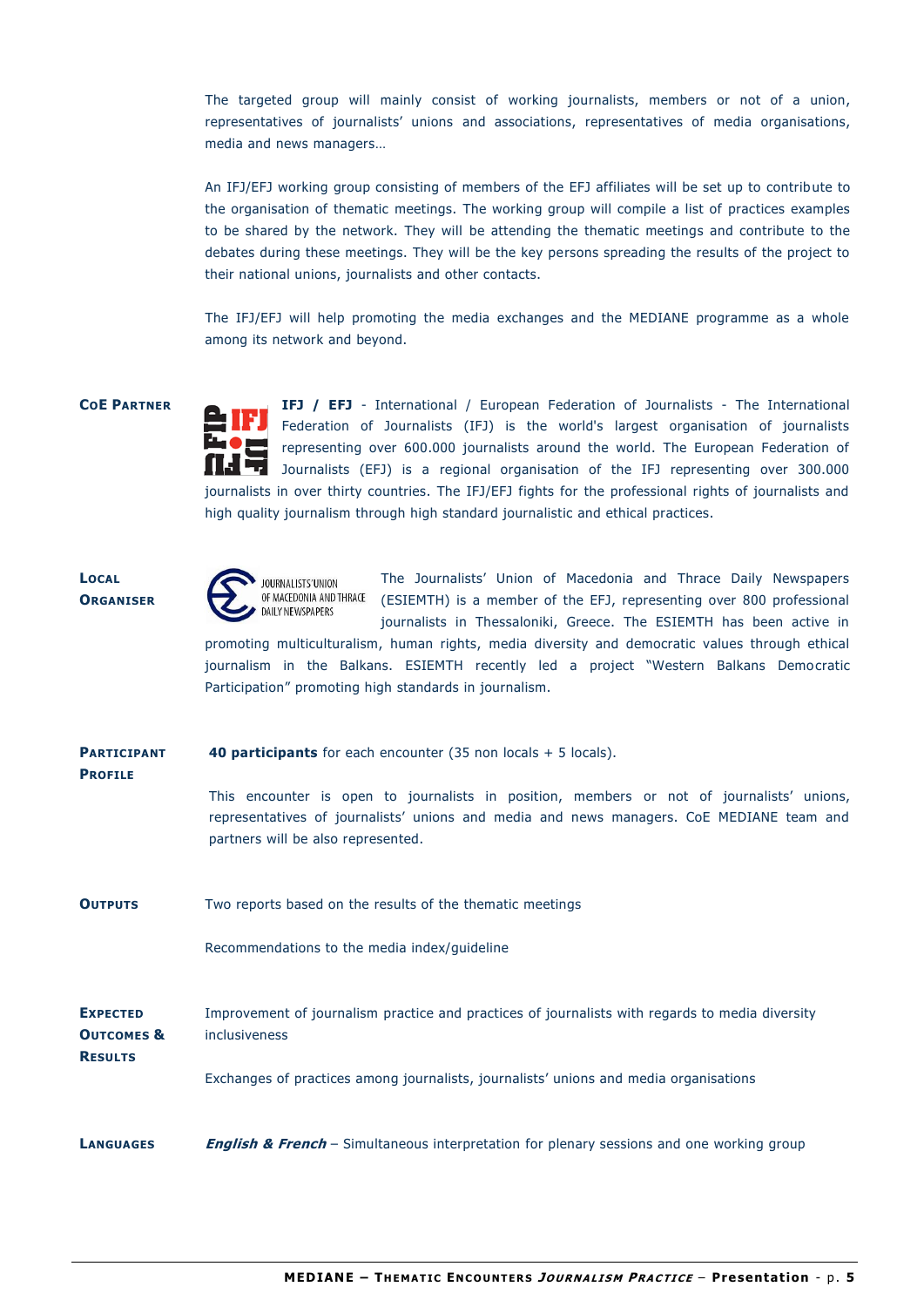## **AGENDA** 1.00 pm Participants Arrival & Lunch 2.30 pm **Introductory Session** 3.00 pm **SOAP BOX –** Spotlight on challenges facing journalists' and their organisations in creating the conditions (e.g. working conditions, professional rights and ethics) for implementing an inclusive approach of media content design and production. 3.25 pm Coffee break 3.40 pm **From reporting far-rights politics to including diversities – Is there an ethical dilemma?** Based on the example of ethical questioning journalists are faced when covering far-rights, this panel will invite participants to think on how strengthening diversity inclusiveness in journalists' daily work could be a way for answering this ethical dilemma by developing innovative ways of covering such issues. More globally, this panel will also put perspectives on working conditions, newsroom recruitment policies, working relations… to explore how they impact media diversity inclusiveness Panel Free evening **DAY 2** 9.30 am **Introduction** to the day's theme 9.35 am **SOAP BOX** – What's the GOOD news today? 10.00 am **Learning by sharing on diversity inclusiveness** – Participants share their own experiences and stories. What do journalists need (e.g. ethical codes and guidelines, media index, training, union support, etc.) to equip them in order to uphold journalism standards and implement truly inclusive approach in their daily media work, in particular in the way they design and produce media content? (Participants will be separated into two groups for brainstorming and come up with an inventory list) 11.00 am **Report back** from the working groups 11.30 pm Coffee break 11.45 am **Introduction** on European Exchanges of Media Practices (EEMPs) 12.00 am **Speed-dating sessions** for pairing media professionals who will commit for implementing a European exchange of media practices in relation to media diversity inclusiveness proposed by Mediane. What can we learn from each other? What do others have and we don't to implement truly inclusive approach of media content design and production? These are the main questions EEMPs want to address through very concrete and practical actions to be developed during the exchanges .

**PROVISIONAL**

**DAY 1**

1.00 pm Lunch

MEDIANE - THEMATIC ENCOUNTERS JOURNALISM PRACTICE - Presentation - p. 6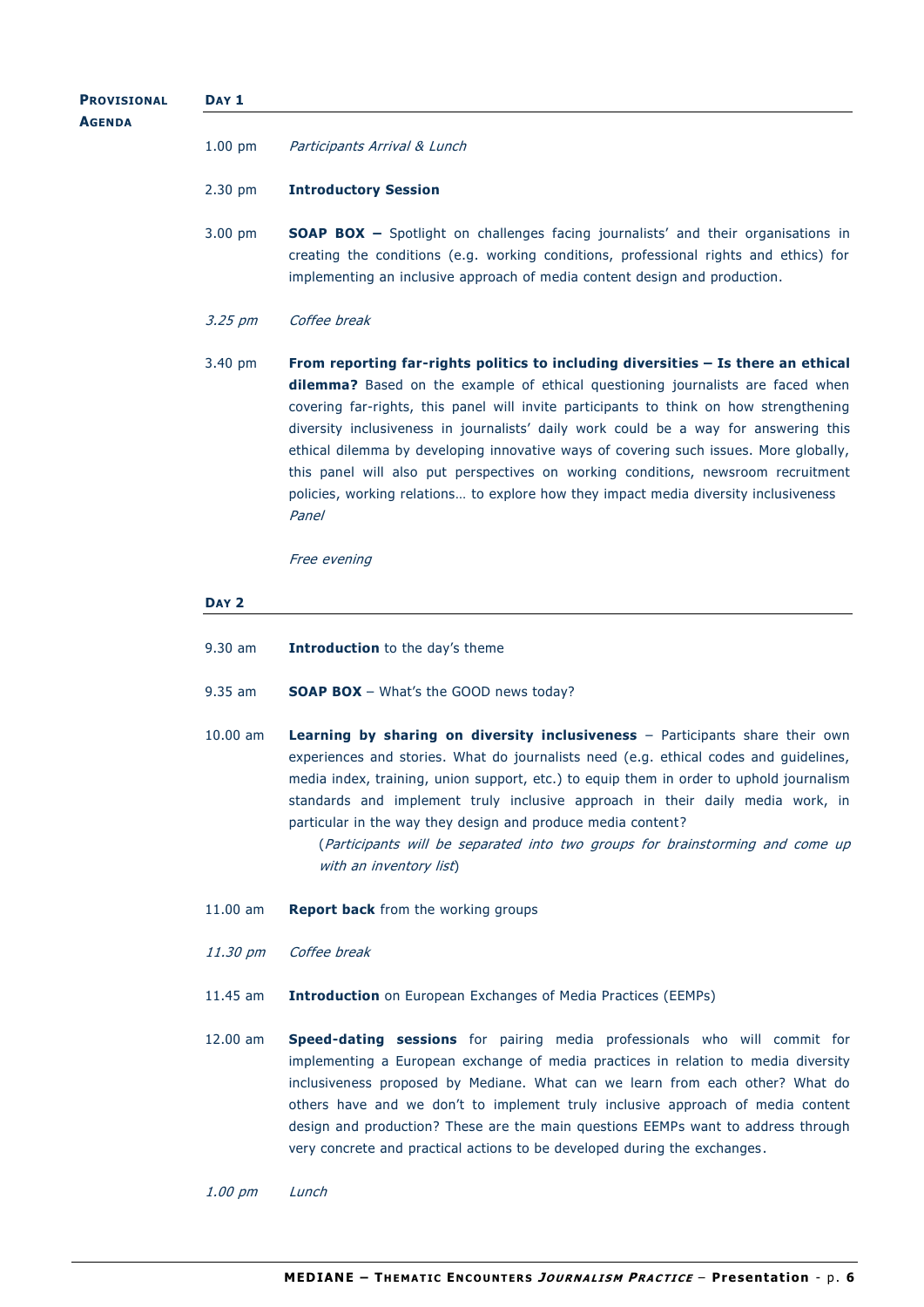#### 2.30 pm **Training section – Let's get our hands on!**

Training I - Reporting with diversities as angle of coverage - This section will focus on news daily routines and examine how media professionals and editors when covering news can better include diversities in their daily media work. Do they reflect the reality or stereotypes? How the approach of diversity inclusiveness can contribute to rebalance realities and stereotypes in journalists' daily work? (coffee break included)

6.00 pm End of the Day

7.30 pm Dinner

#### **DAY 3**

| $9.30$ am  | Training II - Working conditions<br>What can be done to implement truly inclusive approach of daily news reporting? Are<br>ethical codes, internal charters or codes of conducts, guidelines, etc. sufficient for<br>implementing this approach? What are the newsroom practices and cultures that need<br>to be changed? What is the role of journalists' unions? Media managers? |
|------------|------------------------------------------------------------------------------------------------------------------------------------------------------------------------------------------------------------------------------------------------------------------------------------------------------------------------------------------------------------------------------------|
| 11.30 am   | Coffee break                                                                                                                                                                                                                                                                                                                                                                       |
| $11.45$ am | <b>Conclusions</b> What are the key results of the encounter? How can we move forward to<br>create a solid foundation for diverse and inclusive media?                                                                                                                                                                                                                             |
| $1.00$ pm  | Departure of participants                                                                                                                                                                                                                                                                                                                                                          |

| <b>CONTACTS</b> | <b>Reynald BLION</b>      | <b>Diane KEMP</b>                   | <b>Yuk Lan WONG</b>           |
|-----------------|---------------------------|-------------------------------------|-------------------------------|
|                 | MEDIANE Programme Manager | <b>MEDIANE Encounter Consultant</b> | Campaigns and project officer |
|                 | Council of Europe         | <b>BCU School of Media</b>          | IFJ / EFJ                     |
|                 | mediane@coe.int           | diane.kemp@bcu.ac.uk                | yuklan.wong@ifj.org           |